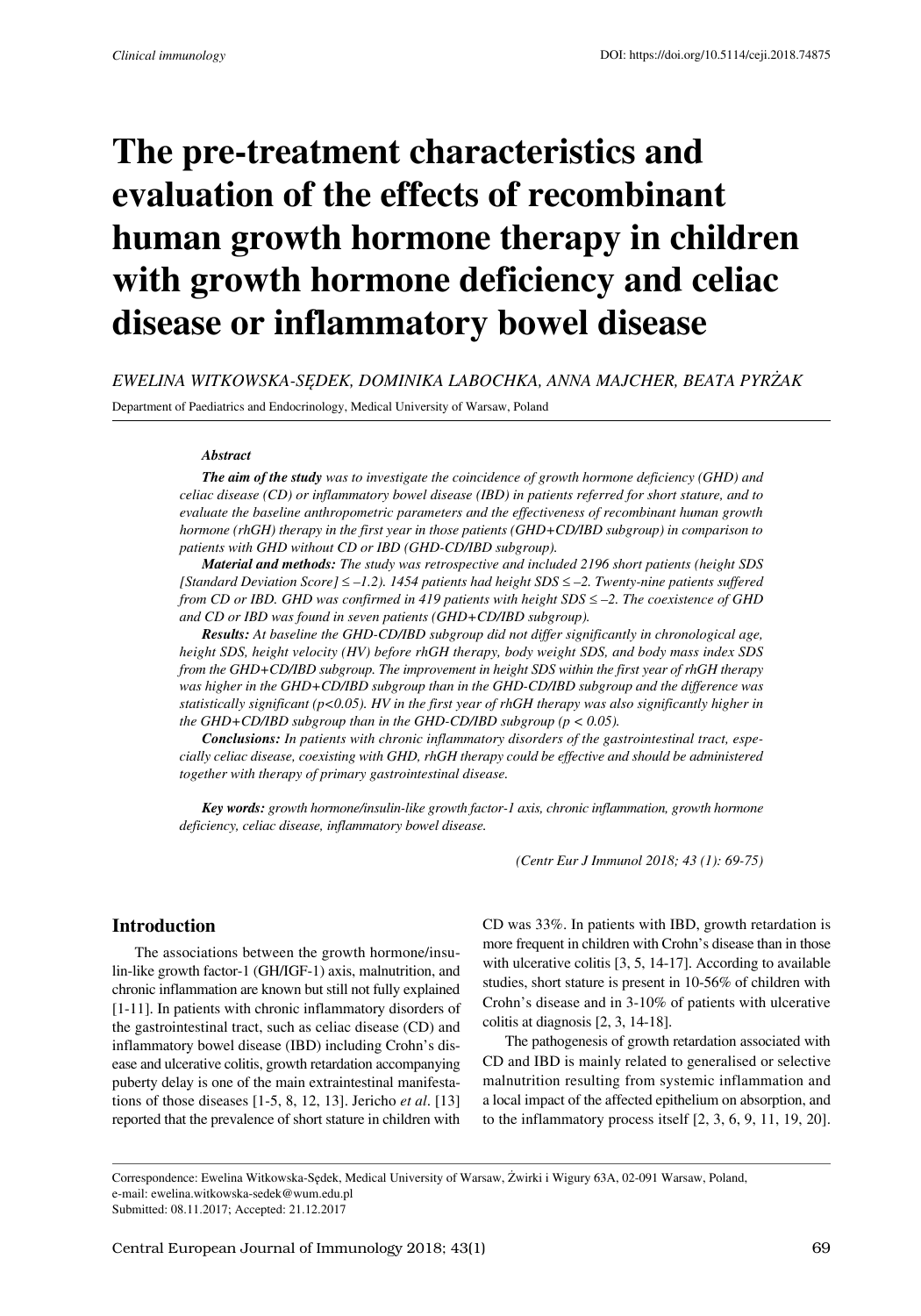Increased levels of proinflammatory cytokines such as interleukin-6 (IL-6), tumour necrosis factor-α (TNF-α), and interleukin-1β (IL-1β) lead to changes in secretion and sensitivity of the GH/IGF-1 system, causing partial GH resistance, inhibition of growth hormone receptor (GHR) expression and action, and a decrease in IGF-1 irrespective of GH levels [2-5, 7-9, 11, 20-23]. Inflammatory cytokines may also inhibit linear growth at the chondrocytes level independently of IGF-1 pathways [2, 10, 24].

In patients with CD, after the start of a gluten-free diet (GFD) height velocity (HV) usually increases, especially in the first year of gluten restriction [1, 9, 13, 22, 25, 26]. Anti-inflammatory drugs, immunosuppressants, and biologic agents administered to patients with IBD minimise inflammation and induce prolonged remission of primary disease, but their long-term effects on growth are controversial [3, 18, 27]. Chronic use of glucocorticoid therapy is another factor that adversely impacts linear growth and leads to growth retardation [2, 3, 11, 28]. Patients with IBD, more often than CD patients, had a lack of complete catchup growth despite advances in primary disease therapy [5, 10, 11, 14, 18, 27-29].

The lack of adequate catch-up growth despite adequate and effective therapy of primary disease in children with CD and IBD could be associated with the coexistence of other comorbidities which could also lead to growth retardation with delayed puberty, including growth hormone deficiency (GHD) [1, 8, 9, 13, 30-33].

The aim of our study was to investigate the coincidence of GHD and CD or IBD in patients referred for short stature to our department and to evaluate the baseline anthropometric parameters and the effectiveness of recombinant human growth hormone (rhGH) therapy in the first year in those patients in comparison to patients with GHD without CD or IBD.

## **Material and methods**

The retrospective study, conducted in the Department of Paediatrics and Endocrinology of the Medical University of Warsaw, included data of 2196 children and adolescents with height standard deviation score (SDS)  $\le$  -1.2 aged from three to 18 years (911 girls and 1285 boys, mean age  $9.68 \pm 3.88$  years), referred for short stature. Data were obtained by reviewing the medical records of patients from 01.01.2003 to 30.06.2017. Among them, 1454 children and adolescents had height  $SDS \le -2$ (615 girls and 839 boys, mean age  $9.83 \pm 3.93$  years). Twenty-nine patients of the whole study group suffered from CD  $(n = 22)$  or IBD (Crohn's disease  $n = 4$ , ulcerative colitis  $n = 3$ ). GH release was evaluated in patients with height  $SDS \le -2$ . Growth hormone deficiency was confirmed in 419 patients (148 girls and 271 boys, mean age  $11.17 \pm 3.40$  years). In 371 of them, data covering the first year of rhGH therapy were available. GHD was defined as growth hormone concentrations below 10 ng/ml in three tests: one test evaluating spontaneous growth hormone secretion at night during sleep and two stimulation tests with different stimuli such as clonidine, insulin, glucagon, or arginine. Maximum growth hormone release in a particular patient was defined as the highest concentration of growth hormone in any of the three tests. We found coexistence of GHD and CD or IBD in seven patients (five girls and two boys, aged 9.67-15.08 years, mean age 13.24 ±1.89 years). In all the patients from this subgroup, CD or IBD was confirmed by gastroenterologists and treated before GHD was diagnosed.

HV at baseline was calculated based on measurements of height taken twice at minimum six-month intervals. Anthropometric measurements included in the analysis were taken at baseline and after 12 months of rhGH treatment. Height parameters were normalised for chronological age, and body weight parameters were normalised for age-forheight. Body mass index (BMI) was calculated and normalized for age-for-height. HV in the first year of rhGH treatment was calculated based on height parameters at baseline and at 12 months of rhGH therapy and presented in cm/year. Improvement in height deficit (delta height SDS) was calculated using height SDS at baseline and at 12 months of rhGH therapy.

The study obtained approval from the Bioethics Committee at the Medical University of Warsaw in accordance with the Declaration of Helsinki.

#### **Statistical analysis**

The analysis of the results was performed using Statistica 13.1. Data were reported as means with standard deviation, median, and interquartile ranges, or as percentages, as appropriate. Data normality was checked by Shapiro-Wilk normality test. Comparisons between baseline and treatment values were conducted using the Wilcoxon signed-rank test for non-parametric parameters and *t*-test for parametric parameters. Comparisons between studied subgroups were conducted using the Mann-Whitney *U* test for non-parametric data and the *t*-test for parametric data. A  $p$  value  $< 0.05$  was considered significant.

## **Results**

We analysed the data of 2196 children and adolescents with height  $SDS \le -1.2$  referred to our department for short stature from 01.01.2003 to 30.06.2017. In 66.21%  $(n = 1454)$  of them, height SDS was  $\le -2$ . Among the whole study group,  $1.32\%$  ( $n = 29$ ) of the patients suffered from CD or IBD; in the subgroup with height SDS  $\leq -2$ , patients with CD or IBD comprised 1.72%  $(n = 25)$ . Patients with CD or IBD  $(n = 29)$  were significantly shorter than other studied patients (*n* = 2167) without CD or IBD (*p* < 0.05, height SDS –2.47 ±0.58 vs. –2.22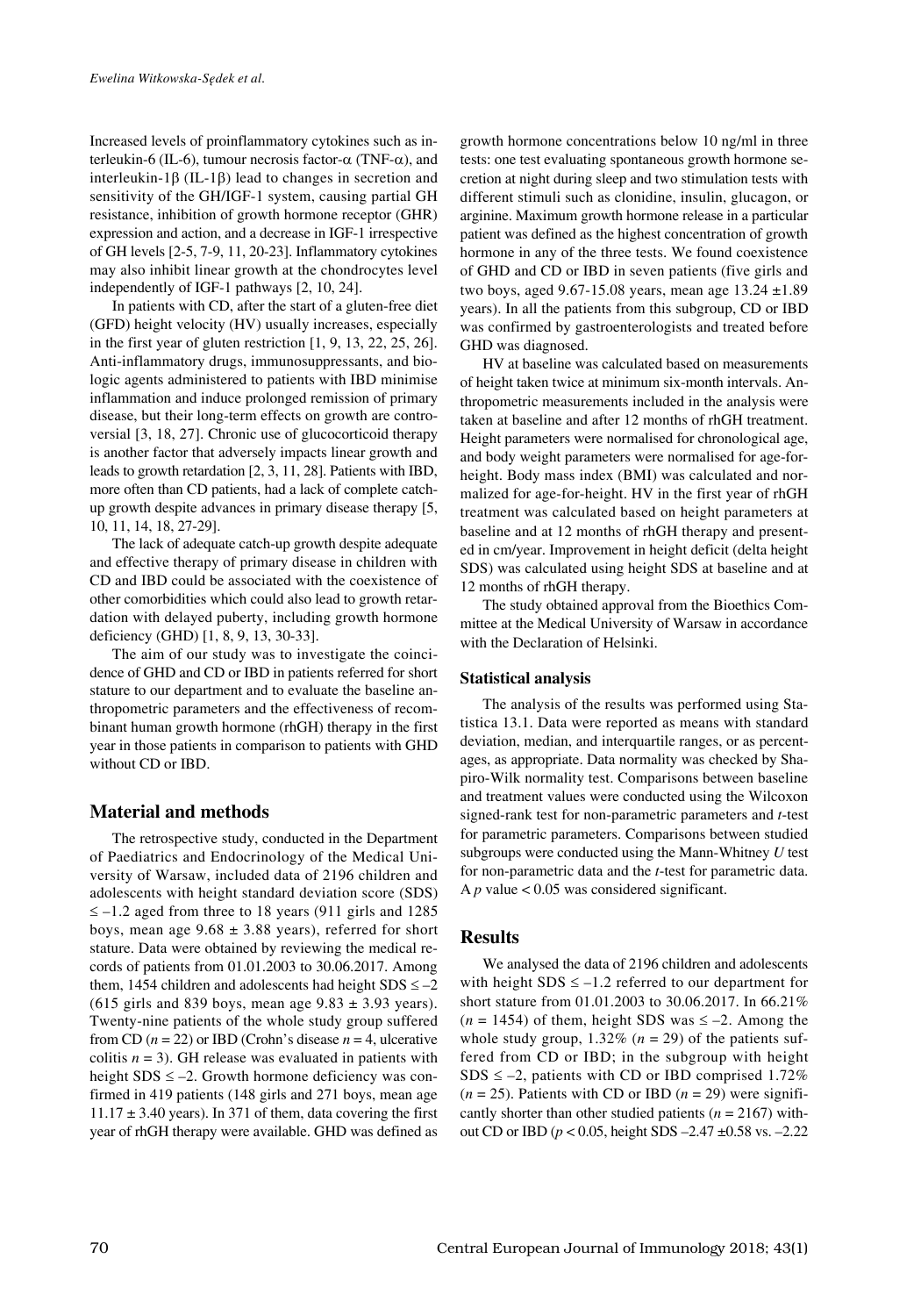*The pre-treatment characteristics and evaluation of the effects of recombinant human growth hormone therapy in children with growth hormone deficiency and celiac disease or inflammatory bowel disease*

 $\pm 0.63$ ), but they did not differ significantly in body weight SDS or BMI SDS. The characteristics of the whole study group and both subgroups without and with CD or IBD are presented in Table 1. GHD was confirmed in 28.82%  $(n = 419)$  of patients with height SDS  $\le -2$ . The coexistence of GHD and CD or IBD was found in seven patients (five patients with CD, one patient with Crohn's disease, and one patient with ulcerative colitis), who comprised 0.48% of the subgroup with height SDS  $\le$  -2 and 1.67% of patients with GHD. In all of those patients rhGH therapy was initiated. In further analysis we compared baseline anthropometric parameters and the effects of the first year of rhGH therapy between that subgroup (GHD+CD/IBD) and those patients with GHD without CD or IBD, who were treated with rhGH for a minimum of one year during the evaluated period (GHD-CD/IBD,  $n = 364$ ). Baseline

and treatment parameters of both compared subgroups (GHD-CD/IBD and GHD+CD/IBD) are presented in Table 2. At baseline both compared subgroups did not differ significantly in chronological age, height SDS, HV before rhGH therapy, body weight SDS, and BMI SDS. Height SDS increased significantly in both subgroups within the first year of rhGH therapy ( $p < 0.05$ ). HV also increased significantly within the first year of rhGH therapy in both studied subgroups ( $p < 0.0001$ ). After one year of rhGH therapy, height SDS increased from  $-2.93 \pm 0.80$  to  $-1.96 \pm 0.77$  in the GHD+CD/IBD subgroup and from  $-2.68 \pm 0.64$  to  $-2.10 \pm 0.71$  in the GHD-CD/IBD subgroup. The improvement in height SDS within the first year of rhGH therapy (delta height SDS at baseline to 12 months of therapy) was higher in the GHD+CD/IBD subgroup than in the GHD-CD/

**Table 1.** The characteristics of the whole study group (*n* = 2196) and both subgroups without CD or IBD (*n* = 2167) and with CD or IBD  $(n = 29)$ 

| Variable                  | $n = 2196$       | $n = 2167$        | $n=29$             |
|---------------------------|------------------|-------------------|--------------------|
| Chronological age (years) | $9.68 \pm 3.88$  | $9.68 \pm 3.88$   | $10.26 \pm 3.82$   |
| Height SDS                | $-2.23 \pm 0.63$ | $-2.22 \pm 0.63*$ | $-2.47 \pm 0.58$ * |
| Age for height (years)    | $7.46 \pm 3.29$  | $7.45 \pm 3.29$   | $7.72 \pm 3.10$    |
| Body weight SDS           | $-0.26 \pm 0.82$ | $-0.26 \pm 0.82$  | $-0.21 \pm 0.77$   |
| <b>BMI SDS</b>            | $-0.31 \pm 1.10$ | $-0.31 \pm 1.10$  | $-0.25 \pm 0.99$   |

*Data are shown as mean ± SD, \*p < 0.05*

*SDS – standard deviation score, BMI – body mass index*

| <b>Table 2.</b> The characteristics of baseline and treatment parameters of both compared subgroups: GHD-CD/IBD $(n = 364)$ |  |
|-----------------------------------------------------------------------------------------------------------------------------|--|
| and GHD+CD/IBD $(n = 7)$                                                                                                    |  |

| <b>Variable</b>                         | <b>GHD-CD/IBD</b> | <b>GHD+CD/IBD</b> | <i>p</i> -value |
|-----------------------------------------|-------------------|-------------------|-----------------|
| Baseline parameters                     |                   |                   |                 |
| Chronological age (years)               | $10.98 \pm 3.41$  | $13.24 \pm 1.89$  | ns              |
| HV (cm/year)                            | $4.75 \pm 1.41$   | $4.77 \pm 0.58$   | ns              |
| Height SDS                              | $-2.68 \pm 0.64$  | $-2.93 \pm 0.80$  | ns              |
| Age for height (years)                  | $8.11 \pm 2.98$   | $9.93 \pm 1.57$   | ns              |
| Body weight SDS                         | $-0.03 \pm 0.90$  | $0.03 \pm 0.35$   | ns              |
| <b>BMI SDS</b>                          | $0.01 \pm 1.25$   | $0.04 \pm 0.43$   | ns              |
| Parameters after 1 year of rhGH therapy |                   |                   |                 |
| HV (cm/year)                            | $8.96 \pm 1.75$   | $9.90 \pm 0.81$   | < 0.05          |
| Height SDS                              | $-2.10 \pm 0.71$  | $-1.96 \pm 0.77$  | ns              |
| Age for height (years)                  | $9.54 \pm 3.12$   | $11.62 \pm 1.66$  | ns              |
| Body weight SDS                         | $-0.07 \pm 0.78$  | $-0.20 \pm 0.27$  | ns              |
| <b>BMI SDS</b>                          | $-0.06 \pm 1.01$  | $-0.36 \pm 0.30$  | ns              |
| $\Delta$ height SDS                     | $0.58 \pm 0.42$   | $0.97 \pm 0.45$   | < 0.05          |

*Data are shown as mean ± SD*

*SDS – standard deviation score, HV – height velocity, BMI – body mass index,* ∆ *height SDS = height SDS after the first year of rhGH therapy – baseline height SDS, ns – not significant*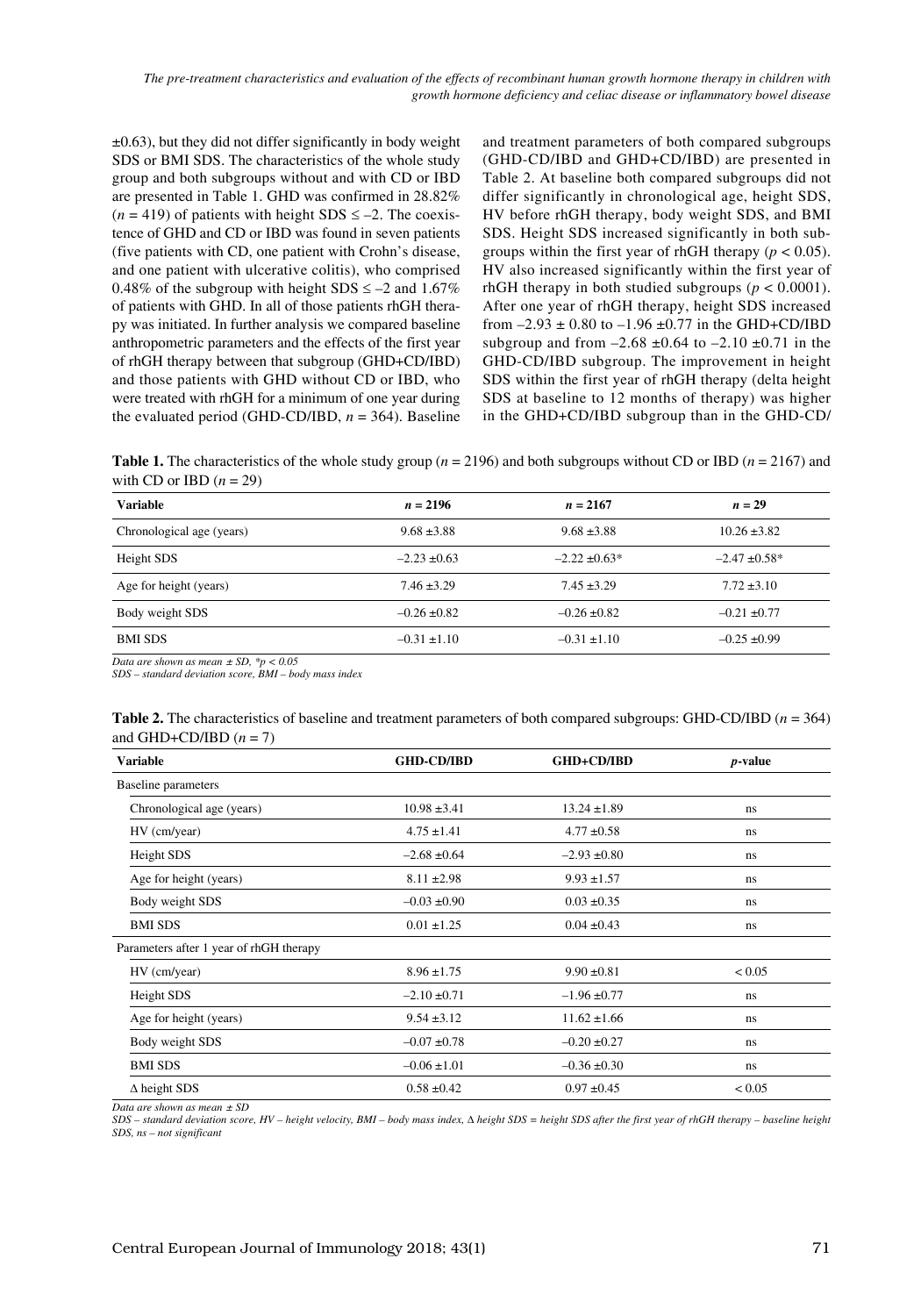IBD subgroup (mean  $0.97 \pm 0.45$  vs.  $0.58 \pm 0.42$ ), and the difference was statistically significant  $(p < 0.05)$ . HV in the first year of rhGH therapy was also significantly higher in the GHD+CD/IBD subgroup than in the GHD-CD/IBD subgroup  $(9.90 \pm 0.81 \text{ cm/year}$  vs. 8.96  $\pm 1.75$  cm/year,  $p < 0.05$ ).

#### **Discussion**

Pathogenesis of growth retardation in children with CD and IBD is multifactorial [2-4, 6, 8-11, 19, 22, 34-36]. Generalised or selective malnutrition, resulting from reduced food intake, protein malabsorption, increased intestinal protein loss, increased energy expenditure, and chronic inflammation, is considered to be the main cause of short stature [2-4, 6, 8, 9, 22]. Chronic inflammation itself could also lead to growth retardation independently of malnutrition [2-4, 34-36]. Those mechanisms have been confirmed by several authors in humans and in animal models, but some associations still need to be explained [4, 11, 34-40]. Elevated levels of proinflammatory cytokines, resulting from an active disease, such as IL-6, IL-1β, or TNF-α, directly disturb the function of the GH/ IGF-1 axis and lead to relative hepatocyte resistance to GH stimulation (relative GH insufficiency), a decrease in IGF-1 secretion by the liver, and impairment of IGF binding proteins (IGFBPs) [4-6, 8, 10, 34, 41-44]. Acquired GH resistance, mediated by both undernutrition and active inflammation, could be associated with two mechanisms: down-regulation of the level of GHR and impaired regulation of GH-induced intracellular signalling pathways [4-6]. TNF- $\alpha$  and IL-1 $\beta$  affected GHR expression. IL-6 is the best described cytokine, which inhibits GHR-mediated signalling by inducing expression of members of the family of suppressor of cytokine signalling (SOCS) [6, 10, 43-47]. Down-regulation of IGF receptors and impairment of local IGF-1 signalling pathways have also been reported [5]. Dysfunction of the GH/IGF-1 axis in children with chronic inflammation is not permanent and may be reversed because of primary disease therapy using GFD in CD and enteral nutrition, infliximab, prednisolone, and surgical resection in children with IBD [5, 22, 48-54]. Growth acceleration is usually observed later than improvement in nutritional status [22]. In children with CD, normalisation of height is usually observed within the first two years of therapy, but in some patients it is incomplete [1, 9, 13, 22, 25, 26, 55]. In patients with IBD, especially in Crohn's disease, catch-up growth could be unsatisfactory despite successful treatment of primary disease, and in about 20% of patients with paediatric-onset Crohn's disease target adult height is not reached [5, 10, 11, 14, 18, 27-29].

The prevalence of CD in short children is estimated to be from 0.63% to nearly 20% in different studies, which possibly depends on different inclusion criteria (studies can include patients from first-, second-, or third-line centres; therefore, some of the studied groups of patients have already been screened by other physicians). Most researchers agree that it is between 2 and 10% [1, 8, 9, 26, 56-62]. Exclusion of CD is recommended in the case of all patients with short stature. It is especially important in children suspected of having GHD before evaluation of GH release in stimulation tests. Active inflammation associated with increased levels of proinflammatory cytokines could lead to impaired GH response and false positive results in GH stimulating tests [4, 8, 9, 26, 31, 63]. Similarly, impaired GH response is observed in patients with IBD [4, 11]. On the other hand, confirmation of CD or IBD in children with short stature does not exclude other possible causes of growth retardation, including GHD. Evaluation for GHD should be performed in children with a lack of adequate catch-up growth after at least one year of a GFD and after confirming seronegativity for anti-tissue transglutaminase and/or anti-endomysial antibodies in CD patients, or one year after initiating IBD therapy in patients with Crohn's disease or ulcerative colitis [1, 2, 9, 11, 18, 26, 27, 31, 63, 64].

In our study, evaluating a large cohort of short children with height  $SDS \le -1.2$ , CD or IBD was confirmed in 1.32% of patients. In a selected subgroup with height SDS ≤ –2 the prevalence of CD or IBD was 1.72%. We found that children with CD or IBD were significantly shorter than other patients, but they did not differ significantly in nutritional status. For further analysis we included only patients with height  $SDS \le -2$ ; GHD was confirmed in 28.82% of that subgroup, while the coexistence of GHD and CD or IBD was confirmed in seven patients, who comprised 0.48% of patients in that subgroup and 1.67% of patients with GHD. In all of those seven patients idiopathic GHD was diagnosed. Giovenale *et al*. [1], in a multicentre study evaluating more than 7000 short children, confirmed CD in 0.63% of patients, GHD in 9.2%, and the association between GHD and CD in 16 patients (0.23%), including one subject with Down's syndrome and one with Turner's syndrome [1]. The authors indicate that they evaluated an unselected group of patients admitted for short stature, and the prevalence of CD varied in different paediatric outpatient centres included in this study, ranging from 0.31% to 3.77%. However, our study assessed a selected group of children referred to endocrinologists by paediatricians after preliminary screening or by specialists including gastroenterologists, and that is why the prevalence of GHD and CD is higher than in studies comprising unselected groups of short patients. In the study by Bozzola *et al*. [31] among 1066 short children 1.12% of patients had CD, 19.7% had GHD, and coexistence of GHD and CD was confirmed in three boys (0.28%). In all of those cases (two with isolated GHD and one with multiple GHD) the congenital origin of GHD was supported by the congenital abnormalities documented by magnetic resonance imaging (MRI). Nemet *et al*. [32] presented two patients with coexisting GHD and CD – in one of them MRI findings suggested congenital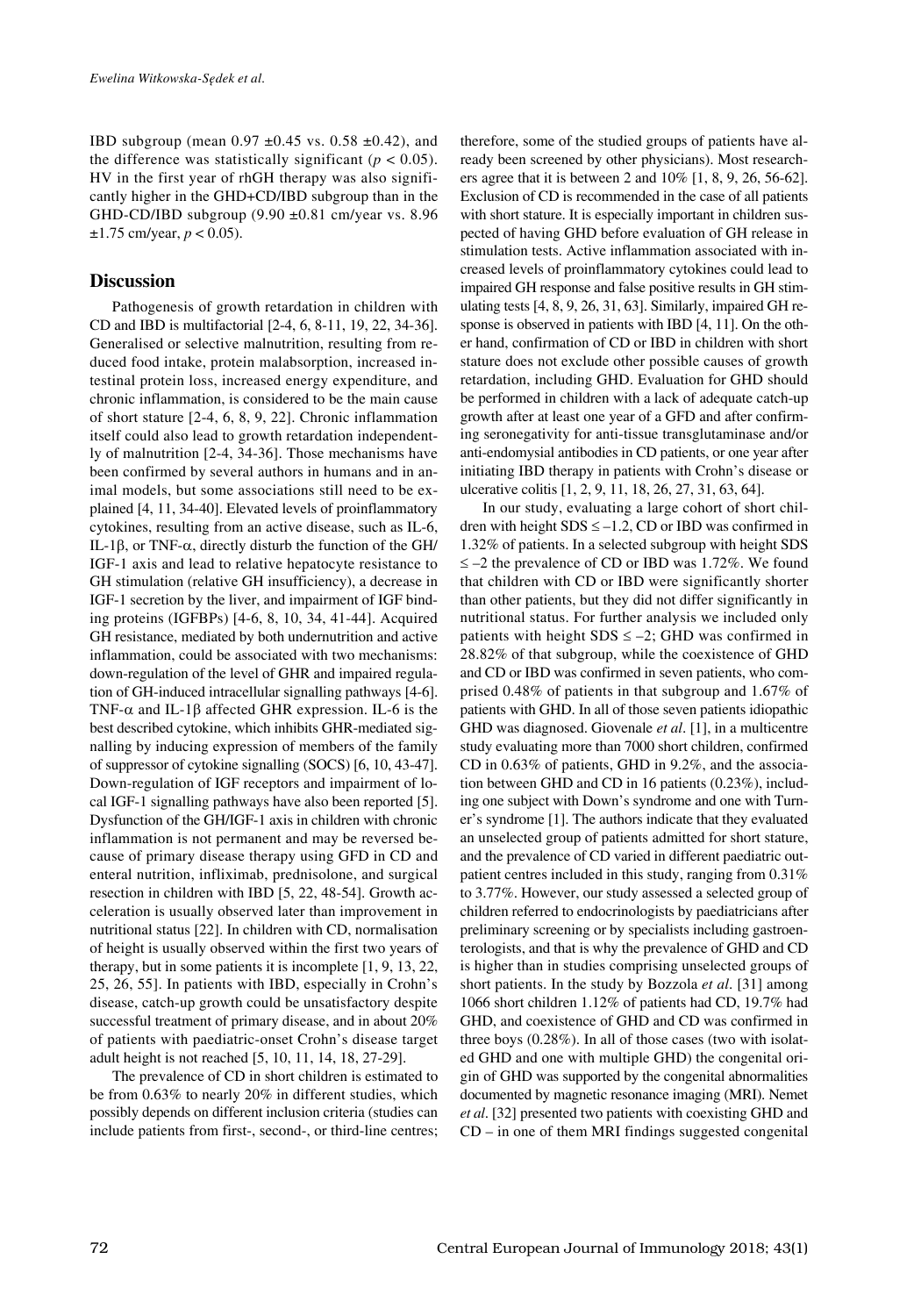isolated GHD, in the other patient MRI was normal and idiopathic GHD was diagnosed. Some authors suggest that GHD found in patients with CD could be associated with autoimmune aetiology [63, 65, 66]. Iughetti *et al*. [63] evaluate antipituitary autoantibodies (APA) and antihypothalamus autoantibodies in CD children with GHD and poor clinical response to a GFD. The authors confirmed the presence of APA and anti-hypothalamus autoantibodies in four out of five children with CD and GHD, and suggested that impaired GH secretion could result from autoimmune hypophysitis involving the somatotroph cells. MRI of the hypothalamic-pituitary region was normal in all of those patients, which could suggest idiopathic GHD [63]. Delvecchio *et al*. [66] assessed the prevalence and clinical significance of APA in children and adolescents with newly diagnosed CD and reported a remarkable prevalence of positive APA in comparison with healthy subjects (42% of CD patients vs. 2% of control subjects). The authors found that the presence of APA was associated with height impairment and decreased serum IGF-1 concentrations, which suggests an autoimmune pituitary process, which could lead to a linear growth impairment. However, Aguado *et al*. [67] reported the presence of APA in patients with non-gluten-related gastroenteropathies and suggested that it was not associated with a decrease in height velocity, as occurs in CD patients.

In our study we also evaluated the effects of the first year of rhGH therapy in children with both GHD and chronic inflammatory gastrointestinal disorders and compared them with the effects achieved in children with GHD without CD or IBD. The number of studies that report the effects of rhGH therapy in children with GHD and Crohn's disease or ulcerative colitis is scarce. Our study, in contrast to most recently published studies [1, 30-33], includes patients with Crohn's disease and ulcerative colitis as well as patients with CD, but the limitation of our study is the small number of those patients. We found that response to rhGH therapy in the GHD+CD/IBD subgroup was even better than in the GHD-CD/IBD subgroup, which confirms the effectiveness of rhGH therapy in such patients. The above-mentioned study by Giovenale *et al*. [1] also evaluated the effects of the first year of rhGH therapy in children with GHD and CD, and confirmed improvement in height velocity in those patients, but concluded that a longer follow-up is needed to evaluate the true effectiveness of such therapy. In a later study Giovenale *et al*. [30] evaluated the effects of the first three years of rhGH therapy in children with GHD coexisting with CD and in children with isolated GHD, and concluded that the effects of rhGH treatment in GHD patients with coexisting CD seems to be comparable to those observed in children with idiopathic GHD without CD if they comply with a gluten-free diet. Observations of other authors also confirmed the effectiveness of rhGH therapy associated with GFD and the need to initiate such therapy in patients with GHD coexisting with

CD [33, 68]. The study by Meazza *et al*. [68] showed that CD children treated for associated GHD reached normal final height. It is important to confirm the utility and safety of rhGH therapy in patients with IBD associated with GHD, possibly in multicentre studies, which make it possible to include higher numbers of patients into analysis. Cooperation between gastroenterologists and endocrinologists should be fostered for better detection of children with both gastroenterological and endocrinological problems.

## **Conclusions**

GHD should be taken into consideration in patients with CD or IBD without adequate catch-up growth despite therapy of primary disease. In patients with chronic inflammatory disorders of the gastrointestinal tract, especially celiac disease, coexisting with GHD, rhGH therapy could be effective and should be administered together with therapy of primary gastrointestinal disease.

*The authors declare no conflict of interest.*

#### **References**

- 1. Giovenale D, Meazza C, Cardinale GM, et al. (2006): The prevalence of growth hormone deficiency and celiac disease in short children. Clin Med Res 4: 180-183.
- 2. Gasparetto M, Guariso G (2014): Crohn's disease and growth deficiency in children and adolescents. World J Gastroenterol 20: 13219-13233.
- 3. Ezri J, Marques-Vidal P, Nydegger A (2012): Impact of disease and treatments on growth and puberty of pediatric patients with inflammatory bowel disease. Digestion 85: 308-319.
- 4. De Pascalis B, Bianchi A, Satta MA, et al. (2006): Growth hormone in inflammatory bowel disease. Eur Rev Med Pharmacol Sci 10: 13-16.
- 5. Wong SC, Dobie R, Altowati MA, et al. (2016): Growth and the growth hormone-insulin like growth factor 1 axis in children with chronic inflammation: current evidence, gaps in knowledge, and future directions. Endocrine Reviews 37: 62-110.
- 6. Soendergaard C, Young JA, Kopchick JJ (2017): Growth hormone resistance – special focus on inflammatory bowel disease. Int J Mol Sci 18: 1019.
- 7. Katsanos KH, Tsianos EV (2002): Insulin-like growth factor system and inflammatory bowel disease. Annals of Gastroenterology 15: 11-17.
- 8. Meazza C, Pagani S, Laarej K, et al. (2009): Short stature in children with coeliac disease. Pediatr Endocrinol Rev 6: 457-463.
- 9. Meazza C, Pagani S, Gertosio C, et al. (2014): Celiac disease and short stature in children. Expert Rev Endocrinol Metab 9: 535-542.
- 10. Vortia E, Kay M, Wyllie R (2011): The role of growth hormone and insulin-like growth factor-1 in Crohn's disease: implications for therapeutic use of human growth hormone in pediatric patients. Curr Opin Pediatr 23: 545-551.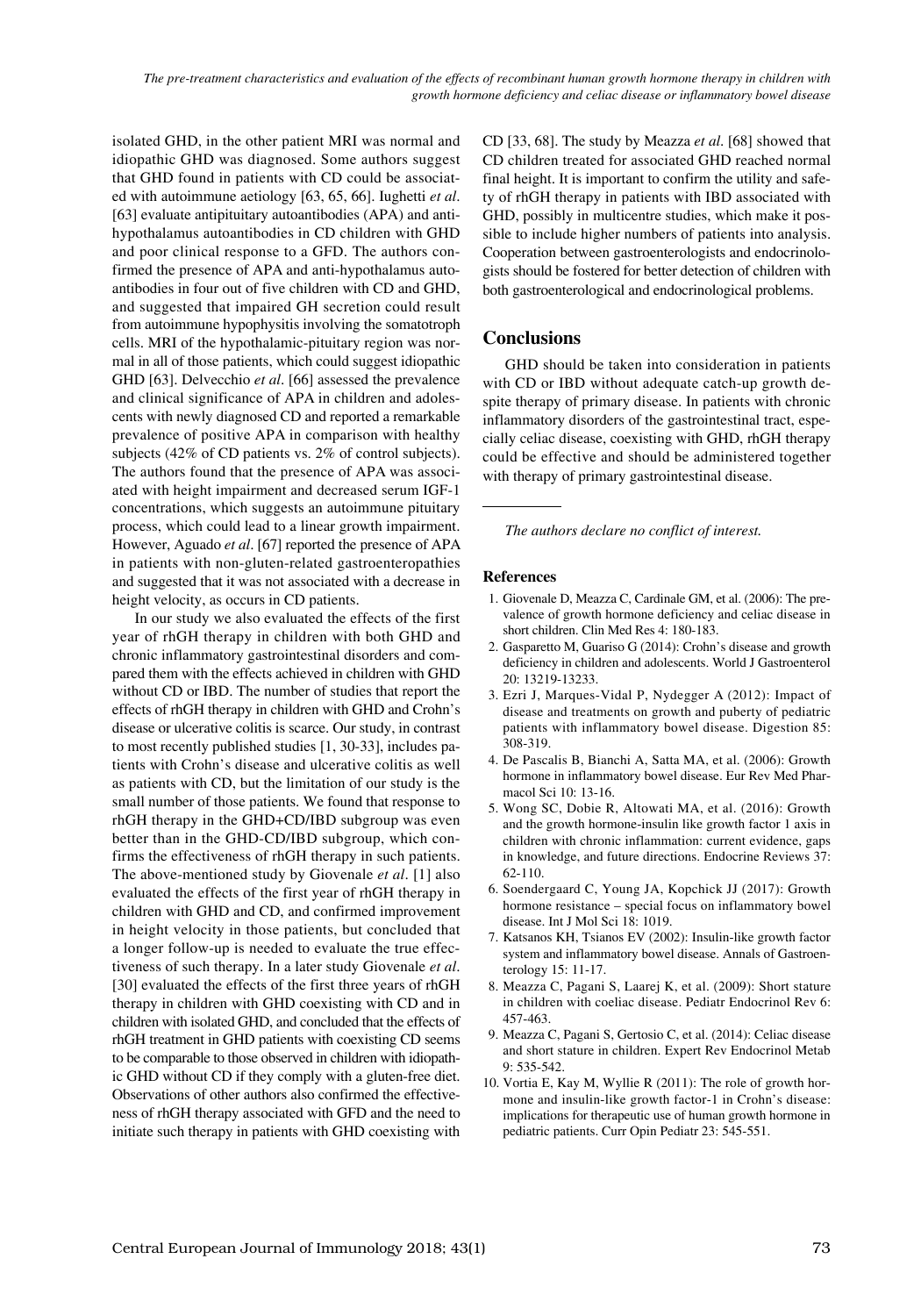- 11. Wong SC, Smyth A, McNeill E, et al. (2010): The growth hormone insulin-like growth factor 1 axis in children and adolescents with inflammatory bowel disease and growth retardation. Clin Endocrinol (Oxf) 73: 220-228.
- 12. Day AS, Ledder O, Leach ST, Lemberg DA (2012): Crohn's and colitis in children and adolescents. World J Gastroenterol 18: 5862-5869.
- 13. Jericho H, Sansotta N, Guandalini S (2017): Extraintestinal manifestations of celiac disease: effectiveness of the gluten-free diet. J Pediatr Gastroenterol Nutr 65: 75-79.
- 14. Malik S, Mason A, Bakhshi A, et al. (2012): Growth in children receiving contemporary disease specific therapy for Crohn's disease. Arch Dis Child 97: 698-703.
- 15. Abraham BP, Mehta S, El-Serag HB (2012): Natural history of pediatric-onset inflammatory bowel disease: a systematic review. J Clin Gastroenterol 46: 581-589.
- 16. Vasseur F, Gower Rousseau C, Vernier-Massouille G, et al. (2010): Nutritional status and growth in pediatric Crohn's disease: a population-based study. Am J Gastroenterol 105: 1893-1900.
- 17. Heuschkel R, Salvestrini C, Beattie RM, et al. (2008): Guidelines for the management of growth failure in childhood inflammatory bowel disease. Inflamm Bowel Dis 14: 839-849.
- 18. Pfefferkorn M, Burke G, Griffiths A, et al. (2009): Growth abnormalities persist in newly diagnosed children with Crohn's disease despite current treatment paradigms. J Pediatr Gastroenterol Nutr 48: 168-174.
- 19. Shamir R, Philip M, Levine A (2007): Growth retardation in pediatric Crohn's disease: pathogenesis and interventions. Inflamm Bowel Dis 13: 620-628.
- 20. Boguszewski MCS, Cardoso-Demartini A, Geiger Frey MC, Celli A (2015): Celiac disease, short stature and growth hormone deficiency. Transl Gastrointest Cancer 4: 69-75.
- 21. Wong SC, MacRae VE, McGrogan P, Ahmed SF (2006): The role of pro-inflammatory cytokines in inflammatory bowel disease growth retardation. J Pediatr Gastroenterol Nutr 43: 144-155.
- 22. Radlović N, Mladenović M, Leković Z, et al. (2009): Effect of gluten-free diet on the growth and nutritional status of children with coeliac disease. Srp Arh Celok Lek 137: 632-637.
- 23. Catassi C, Fasano A (2004): Coeliac disease as a cause of growth retardation in childhood. Curr Opin Pediatr 16: 445-449.
- 24. Varghese S, Wyzga N, Griffiths AM, Sylvester FA (2002): Effects of serum from children with newly diagnosed Crohn disease on primary cultures of rat osteoblasts. J Pediatr Gastroenterol Nutr 35: 641-648.
- 25. Diamanti A, Capriati T, Sole Basso M, et al. (2014): Celiac disease and overweight in children: an update. Nutrients 6: 207-220.
- 26. Bozzola M, Meazza C, Villani A (2015): Auxo-endocrinological approach to celiac children. Diseases 3: 111-121.
- 27. Walters TD, Gilman AR, Griffiths AM (2007): Linear growth improves during infliximab therapy in children with chronically active severe Crohn's disease. Inflamm Bowel Dis 13: 424-430.
- 28. Griffiths AM (2009): Growth retardation in early-onset inflammatory bowel disease: should we monitor and treat these patients differently? Dig Dis 27: 404-411.
- 29. Sawczenko A, Ballinger AB, Savage MO, Sanderson IR (2006): Clinical Features affecting final adult height in patients with pediatric-onset Crohn's disease. Pediatrics 118: 124-129.
- 30. Giovenale D, Meazza C, Cardinale GM, et al. (2007): Growth hormone treatment in prepubertal children with celiac disease and growth hormone deficiency. J Pediatr Gastroenterol Nutr 45: 433-437.
- 31. Bozzola M, Giovenale D, Bozzola E, et al. (2005): Growth hormone deficiency and coeliac disease: an unusual association? Clin Endocrinol (Oxf) 62: 372-375.
- 32. Nemet D, Raz A, Zifman E, et al. (2009): Short stature, celiac disease and growth hormone deficiency. J Pediatr Endocrinol Metab 22: 979-983.
- 33. Giannattasio A, Di Dato F, Minicucci V, et al. (2017): A retrospective evaluation of the association of celiac disease and growth hormone deficiency: more than a casual association? Minerva Endocrinologica 42: 24-29.
- 34. Ballinger AB, Azooz O, El-Haj T, et al. (2000): Growth failure occurs through a decrease in insulin-like growth factor-1 which is independent of undernutrition in a rat model of colitis. Gut 46: 694-700.
- 35. De Benedetti F, Alonzi T, Moretta A, et al. (1997): Interleukin 6 causes growth impairment in transgenic mice through a decrease in insulin-like growth factor-I. A model for stunted growth in children with chronic inflammation. J Clin Invest 99: 643-650.
- 36. Ballinger A (2002): Fundamental mechanisms of growth failure in inflammatory bowel disease. Horm Res 58 (Suppl 1): 7-10.
- 37. Eivindson M, Nielsen JN, Gronbaek H, et al. (2005): The insulin-like growth factor system and markers of inflammation in adult patients with inflammatory bowel disease. Horm Res 64: 9-15.
- 38. Street ME, de'Angelis G, Camacho-Hubner C, et al. (2004): Relationships between serum IGF-1, IGFBP-2, interleukin-1β and interleukin-6 in inflammatory bowel disease. Horm Res 61: 159-164.
- 39. Kritsch KR, Murali S, Adamo ML, Ney DM (2002): Dexamethasone decreases serum and liver IGF-I and maintains liver IGF-I MRNA in parenterally fed rats. Am J Physiol Regul Integr Comp Physiol 282: R528-R536.
- 40. Mazziotti G, Giustina A (2013): Glucocorticoids and the regulation of growth hormone secretion. Nat Rev Endocrinol 9: 265-276.
- 41. Roberts-Thomson IC, Fon J, Uylaki W, et al. (2011): Cells, cytokines and inflammatory bowel disease: A clinical perspective. Expert Rev Gastroenterol Hepatol 5: 703-716.
- 42. Neurath MF (2014): Cytokines in inflammatory bowel disease. Nat Rev Immunol 14: 329-342.
- 43. Zhao Y, Xiao X, Frank SJ, et al. (2014): Distinct mechanisms of induction of hepatic growth hormone resistance by endogenous IL-6, TNF-α and IL-1β. Am J Physiol Endocrinol Metab 307: E186-E198.
- 44. Wang P, Li N, Li JS, Li WQ (2002): The role of endotoxin, TNF- $\alpha$ , and IL-6 in inducing the state of growth hormone insensitivity. World J Gastroenterol 8: 531-536.
- 45. Theiss AL, Fruchtman S, Lund K (2004): Growth factors in inflammatory bowel disease. Inflamm Bowel Dis 10: 871-880.
- 46. Mihara M, Hashizume M, Yoshida, H, et al. (2012): IL-6/IL-6 receptor system and its role in physiological and pathological conditions. Clin Sci Lond 122: 143-159.
- 47. Yao X, Huang J, Zhong H, et al. (2014): Targeting interleukin-6 in inflammatory autoimmune diseases and cancers. Pharmacol Ther 141: 125-139.
- 48. Reilly NR, Aguilar K, Hassid BG, et al. (2011): Celiac disease in normal-weight and overweight children: clinical